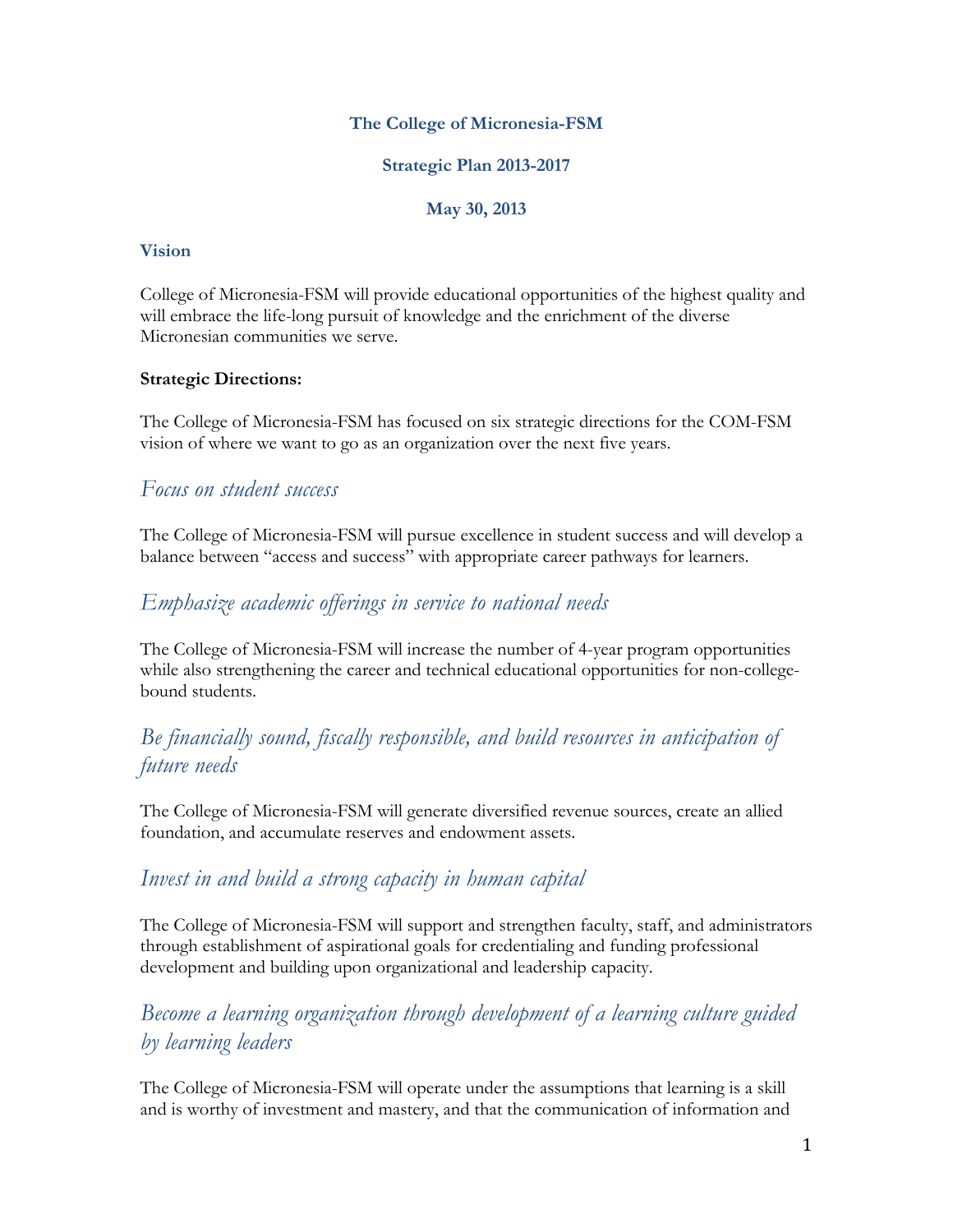participatory governance are pivotal to organizational success. There will be support of the time, energy, and resources necessary to foster critical reflection and experimentation towards institutional improvement through double-loop learning and systematic thinking.

## *Evoke an image of quality*

The College of Micronesia-FSM will be viewed as a model institution for best practices exhibited through quality, excellence, and integrity of both employees and graduates. The college will maintain regional accreditation without sanction for the maximum six-year cycle allowed by the Accrediting Commission for Community and Junior Colleges: Western Association of Schools and Colleges.

## *Focus on student success*

The College of Micronesia-FSM will pursue excellence in student success and will develop a balance between "access and success" with appropriate career pathways for learners.

Strategic Plan Goal 1.1: Providing collaborative institutional support to advance student success by promoting student engagement and Institutional Student Learning Outcomes.

- Course completion rates
- Withdrawal rates
- Retention and persistence rates
- Certificate and degree completion rates
- Graduation rates
- Number of students who transfer to four-year degree programs
- Performance at transfer institution
- Internship experiences
- Exit interview assessments
- Job placement of graduates
- CCSSE & CCFSSE survey results
- Institutional Student Learning Outcomes assessment
- Longitudinal graduate surveys
- Developmental student success in first college-level course
- General Education Assessment
- Employer surveys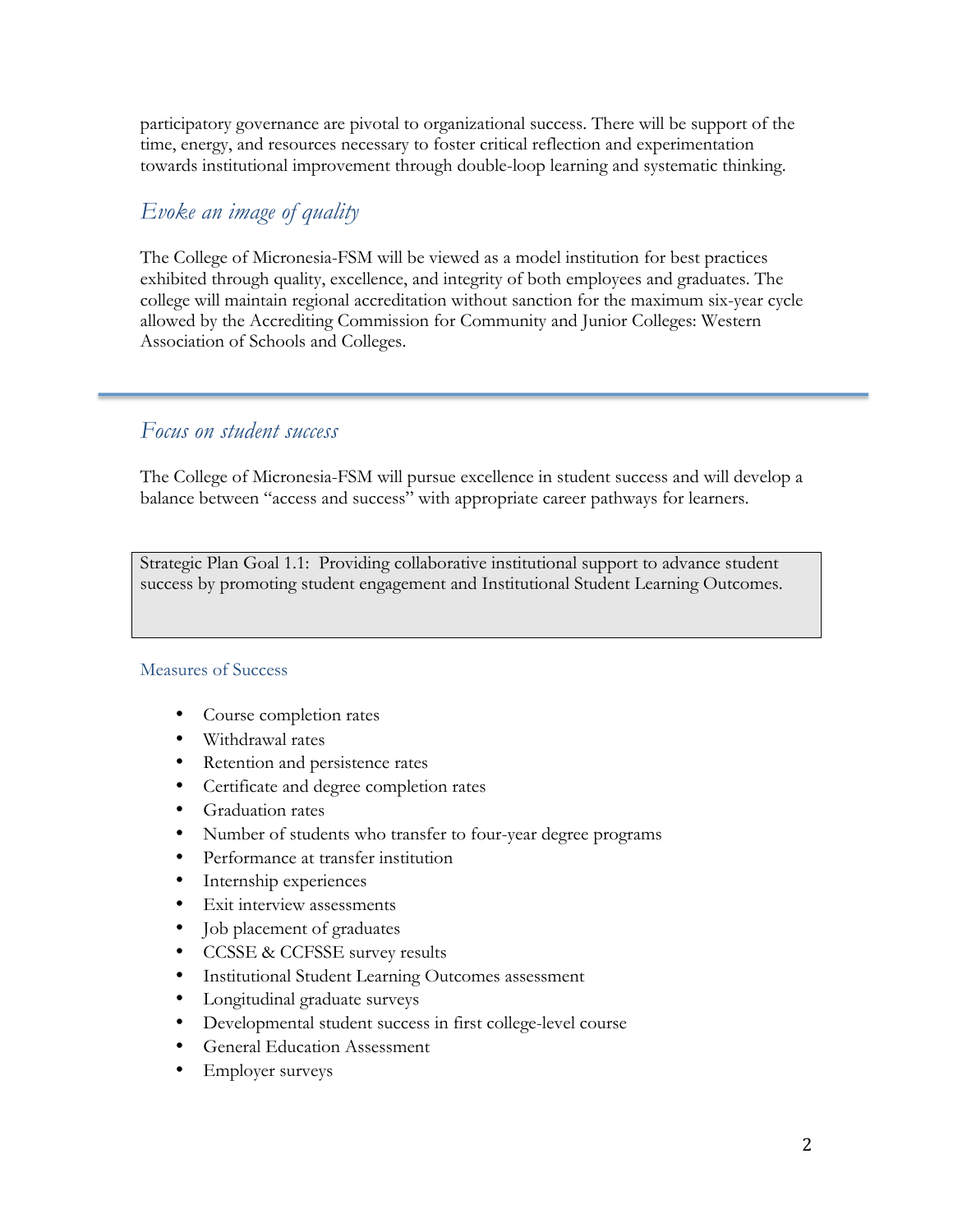# *Emphasize academic offerings in service to national needs*

The College of Micronesia-FSM will increase the number of 4-year program opportunities while also strengthening the career and technical educational opportunities for non-collegebound students.

Strategic Plan Goal 2.1: Increase the number of 4-year program opportunities by

- Increasing the number of articulation agreements;
- Increasing the number of partnership programs; and
- Exploring distance learning opportunities.

#### Measures of Success

- Articulation agreements
- Partnership agreements/programs
- Viable distance learning options

Strategic Plan Goal 2.2: Strengthen career, technical, and community-based educational opportunities for non-college-bound students by

- Exploring opportunities with agencies and NGOs;
- Increasing training opportunities with existing partners;
- Exploring provision for certification examinations;
- Focusing on programs and courses to support career and technical education development benefitting both students and future employers; and
- Implementing training programs that result in the adoption of new skills that are designed to improve the quality of life of participants.

- Viable opportunities with agencies and NGOs development
- Training opportunities
- Viable opportunities for increased student access to certification examinations
- Job placement
- Number of internships
- Employer surveys of graduates/interns
- Number of trainings
- Follow up training data
- Lifestyle change skills demonstrated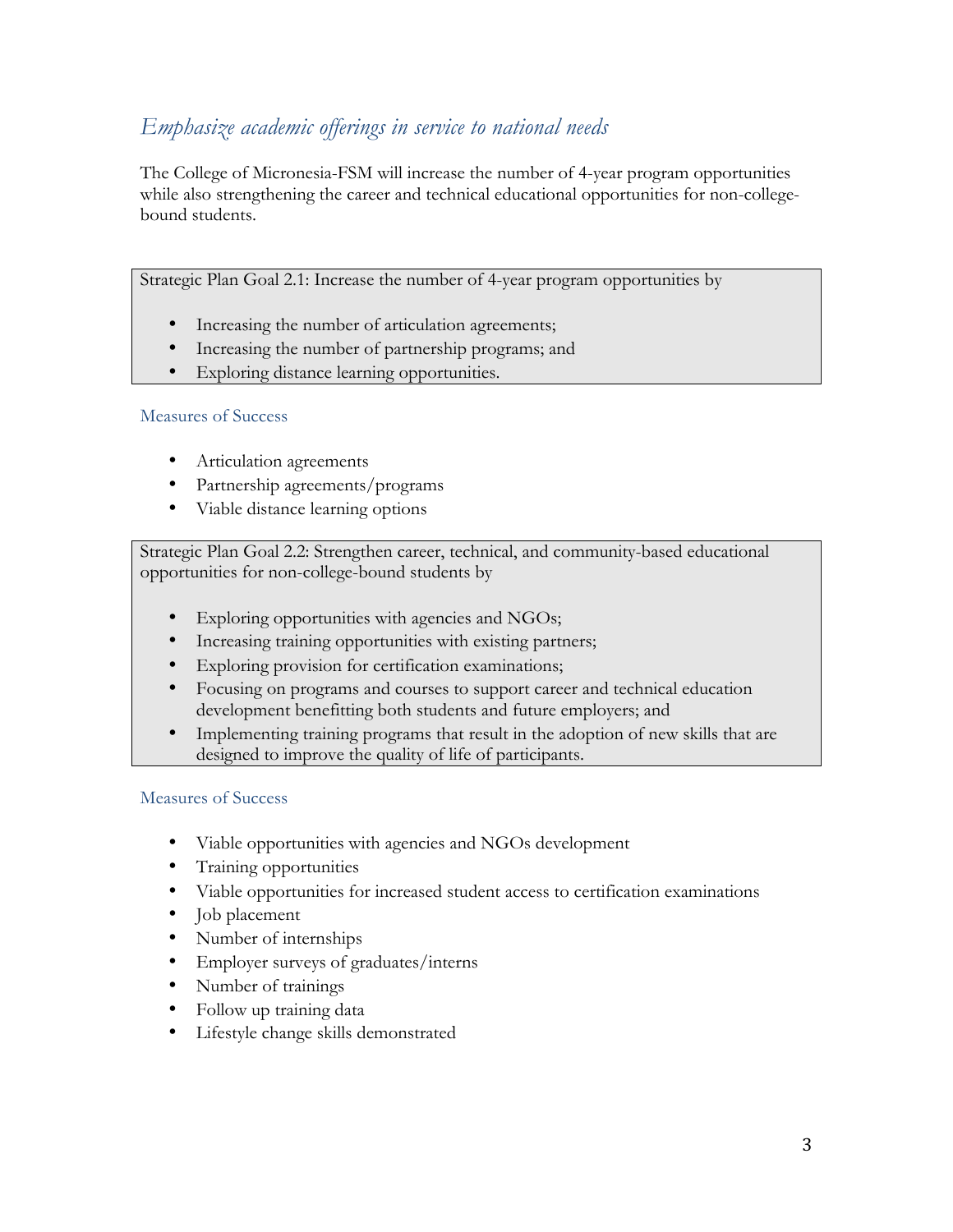# *Be financially sound, fiscally responsible, and build resources in anticipation of future needs*

The College of Micronesia-FSM will generate diversified revenue sources, create an allied foundation, and accumulate reserves and endowment assets.

Strategic Plan Goal 3.1: Maintain a financially sound, fiscally responsible institution by:

- Generating diversified revenue sources;
- Creating an allied foundation;
- Accumulating reserves;
- Accumulating endowment assets; and
- Improving allocation of resources based on results of assessment and evaluation linked to planning.

#### Measures of Success

- Established allied foundation
- Revenue sources
- Reserve fund balance
- Endowment asset balance
- Investments
- Grants
- Tracking allocation and expenditures against cost categories.
- Evidence of linkage of program review to resource allocation

## *Invest in and build a strong capacity in human capital*

The College of Micronesia-FSM will support and strengthen faculty, staff, and administrators through establishment of aspirational goals for credentialing and funding professional development and building upon organizational and leadership capacity.

Strategic Plan Goal 4.1: Supporting and strengthening faculty, staff, and administrators by establishing aspirational goals for credentialing.

- Credentials/degrees/professional designations
- Professional memberships/affiliations
- Aspirational goals
- CCSSE & CCFSSE
- Professional contributions (publications, presentations, committee service, etc.)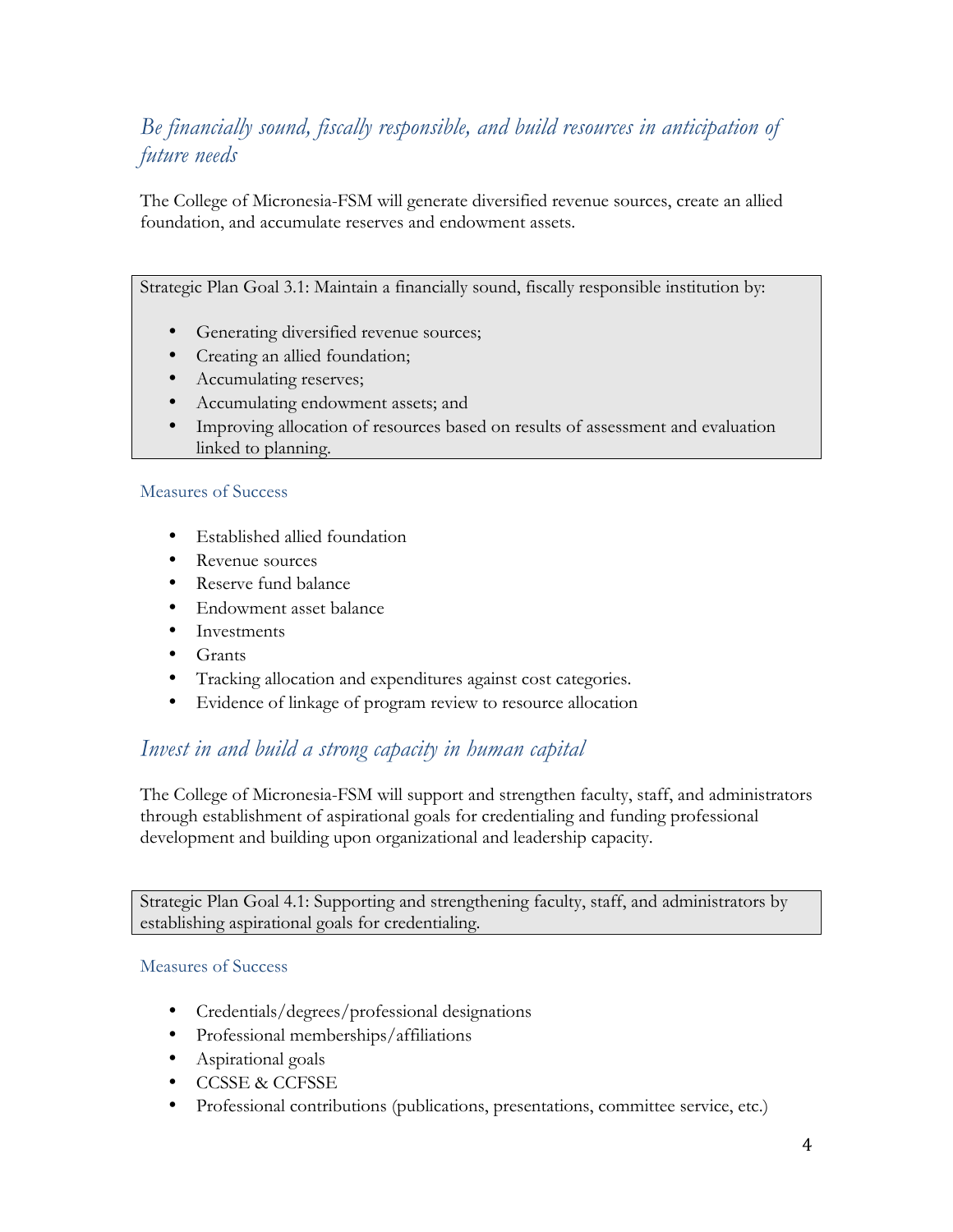- Tracking of faculty and staff credentials.
- Tracking of faculty and staff professional memberships and affiliations.
- Diversity of faculty and staff.
- Employee turnover for faculty and staff.
- Percent of filled positions for the college.

Strategic Plan Goal 4.2: Support professional development that builds upon organizational and leadership capacity by;

- Assessing organizational and leadership capacity needs;
- Prioritizing identified organiza tional and leadership capacity needs;
- Addressing identified capacity needs; and
- Allocating resources to support capacity building with implementation.

#### Measures of Success

- Capacity needs assessment
- Prioritization of capacity needs
- Identified capacity needs with resource allocation
- Assessment of impact
- Professional development achievements
- Meeting accreditation standards
- Percent allocation of professional development funds against prioritized capacity development needs
- Impact of professional development on work performance
- Amount of institutional support per faculty and staff for professional development
- Percent of overall college budget spent for professional development
- Percent of programs and employees with identified professional development plans and progress on completing those plans
- Tracking and impact of professional development completed through "no cost" options such as MOOCs, webinars, etc.

# *Become a learning organization through development of a learning culture guided by learning leaders*

The College of Micronesia-FSM will operate under the assumptions that learning is a skill and is worthy of investment and mastery, and that the communication of information and participatory governance are pivotal to organizational success. There will be support of the time, energy, and resources necessary to foster critical reflection and experimentation towards institutional improvement through double-loop learning and systematic thinking.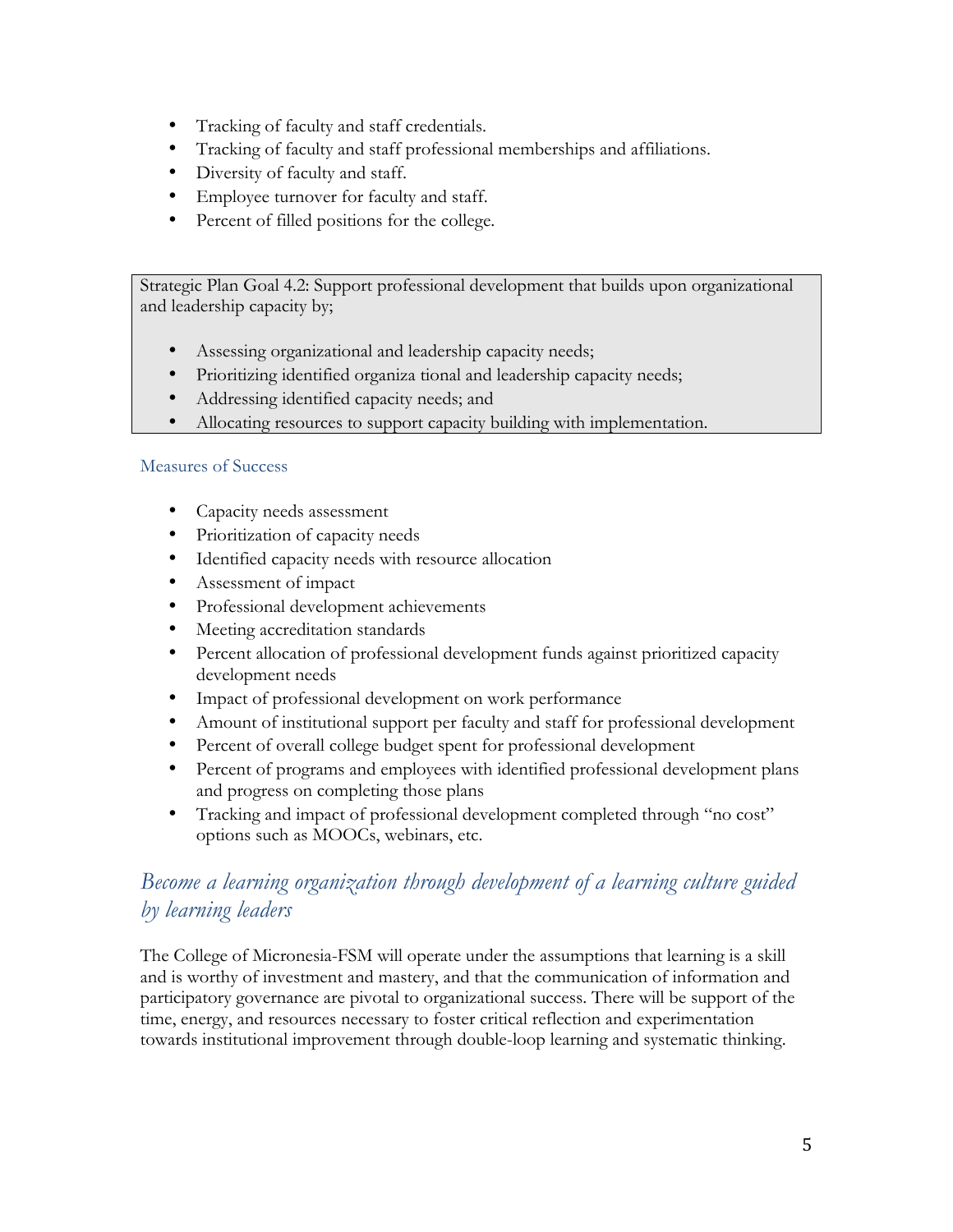Strategic Plan Goal 5.1: Become a learning organization by:

- Fostering mastery of life-long learning skills;
- Allocating time, energy, and resources to foster critical reflection and experimentation;
- Supporting learning leadership; and
- Demonstrating double-loop learning and systematic thinking.

### Measures of Success

- Assess life-long learning skills
- Plans, policies, and other institutional evidence reflecting allocation of time, energy, and resources for critical reflection
- Program assessments/reviews
- Professional development opportunities
- Evidence of double-loop learning and systematic thinking (gap identification with improvement plans).
- Assessment of the college as a learning organization centered on Peter Senge's Five Disciplines: Systems thinking, Personal mastery, Mental models, Building shared vision, and Team learning. Assessment to be based on evidence generated by the governance structure: committee and team minutes, policy assessment, and program reviews, etc.

Strategic Plan Goal 5.2: Achieve and strengthen purposeful dialogue by:

- Embedding appropriate communication practices and guiding principles in the objectives of each college program, governance body, and administrative office;
- Adopting a continuous improvement model to measure progress in these communication practices and guiding principles within the college's ongoing assessments;
- Ensuring that college communications are accessible, accurate, timely, clear, and understood by their intended internal and external stakeholders;
- Developing technology to improve communications among all campuses of the college; and
- Developing and maintaining a centralized database of college policies and procedures.

- Communication assessment
- User testing
- Technology assessment
- Technology upgrades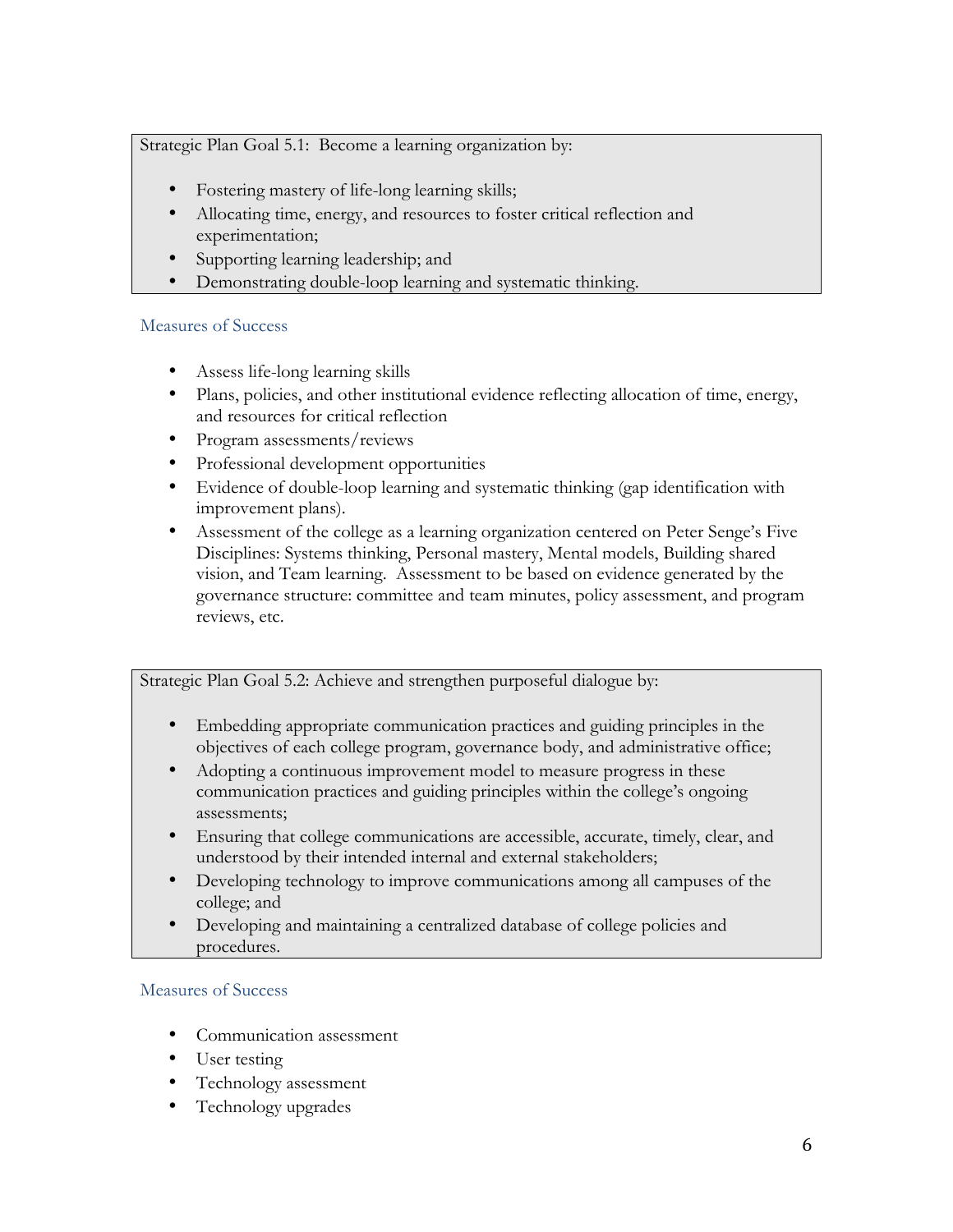- Policies online
- CCSSE and CCFSSE analysis
- Percent of policies user tested prior to full implementation
- Percent of policies assessed as per policy assessment cycle
- Percent of policies available online

# *Evoke an image of quality*

The College of Micronesia-FSM will be viewed as a model institution for best practices exhibited through quality, excellence, and integrity of both employees and graduates. The college will maintain regional accreditation without sanction for the maximum six-year cycle allowed by the Accrediting Commission for Community and Junior Colleges: Western Association of Schools and Colleges.

Strategic Plan Goal 6.1: Achieve recognition as a best practices institution by:

- Exhibiting quality, excellence, and integrity through employees, students, and graduates;
- Meeting and/or exceeding accreditation standards at all times; and
- Exploring additional models of quality assurance.

### Measures of Success

- Recognition of excellence
- Accreditation reaffirmation
- Employer surveys (of students)
- Employee performance evaluations
- Program reviews (continuous quality improvement)
- Percent of program reviews meeting highest quality standards
- Employer surveys of graduates
- Employer surveys of interns
- Alumni surveys
- Survey of FSM political and traditional leadership on perceptions of the college

# **Mission**

The College of Micronesia-FSM is a continuously improving best practices learner-centered institution of higher education committed to the success of the Federated States of Micronesia by providing academic, career and technical educational programs.

\*The college understands the mission cannot be altered at this time; however the mission was due for a critical review during this visioning process. Though the Board of Regents have selected this revised mission statement, implementation of this revision will not occur until accreditation is reaffirmed, and in adherence to the ACCJC Policy on Substantive Change.